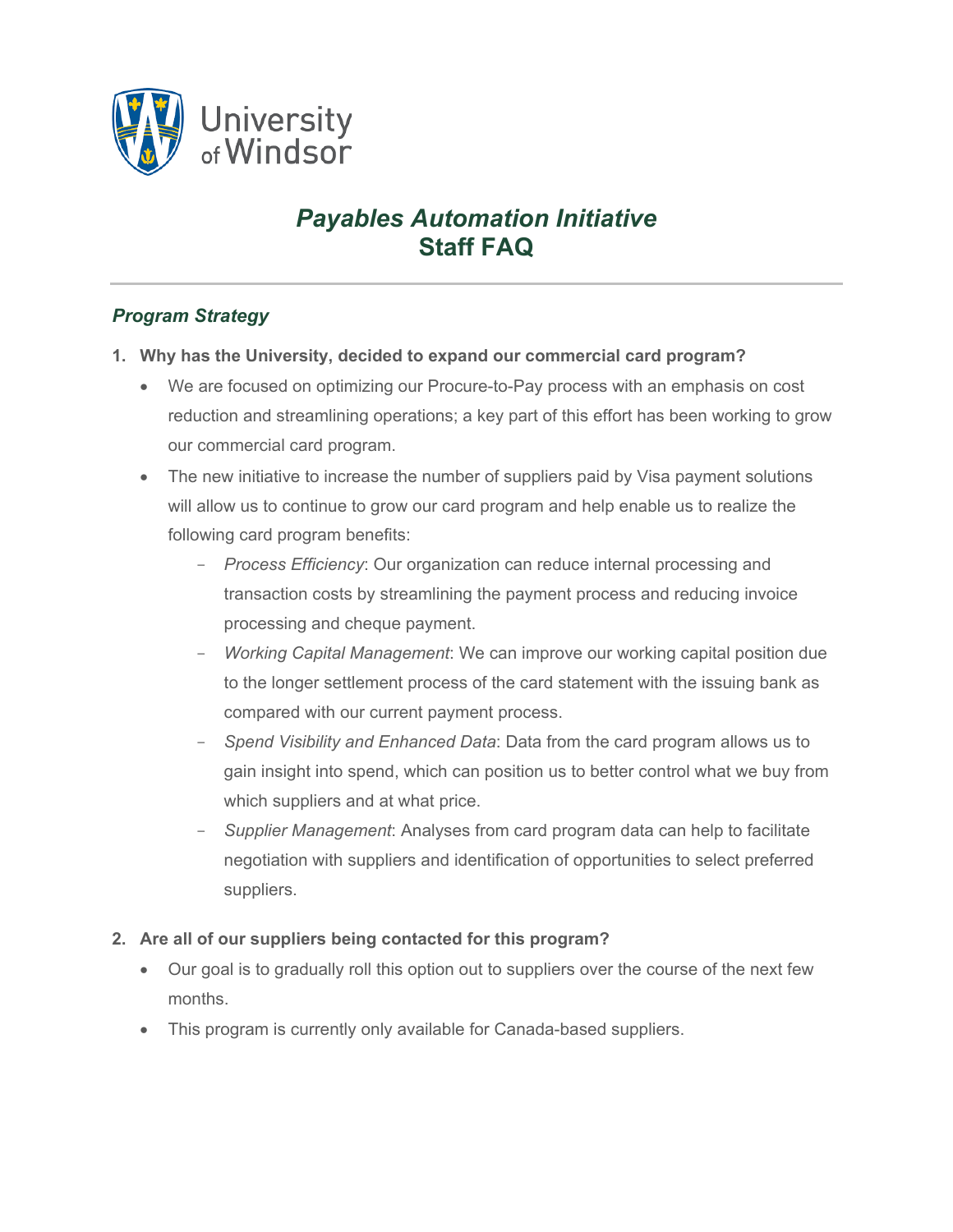- A prioritized list of suppliers that meet a number of criteria which appear to make them a good fit for this program (e.g., commercial card acceptors, regularly used, currently paid by cheque and/or ACH) is being targeted.
- **3. How does this shift in payment strategy change our current purchasing and payment process?**
	- The current processes for purchase requisitions and invoices will remain the same. The only change will be to the payment method.
	- With this new payment method our suppliers will receive a card account and an email notification for each payment that instructs them of the amount to process using their existing Point-of-Sale device/software.
- **4. Why should we change the current process when it is already working well?**
	- Our organization's goal is to have leading edge Procure-to-Pay capabilities and so we are updating our processes to incorporate new technology.
	- The new process is simpler, more streamlined, and can provide our organization with additional benefits from controls, working capital, and data capture.
	- The new process will allow both our suppliers and our organization to streamline operations.

#### **5. What quantifiable benefits does the commercial card program provide?**

- Streamlining payment processing activities
- Reducing accounts payable overhead required to process traditional payments
- Removing risk of late payment to suppliers
- Improving spend controls to limit unauthorized spend
- Eliminating material costs such as cheque production, paper and postage
- **6. What are the benefits to our suppliers of receiving payment by Visa payment solutions instead of cheque?**
	- More and more, our suppliers are coming to realize that they can enjoy significant, tangible savings from accepting Visa card payments from their customers, including:
		- *Process Efficiency*: Suppliers can reduce internal processing and transaction costs by eliminating paper-based processes, including cheque processing and associated reconciliation efforts.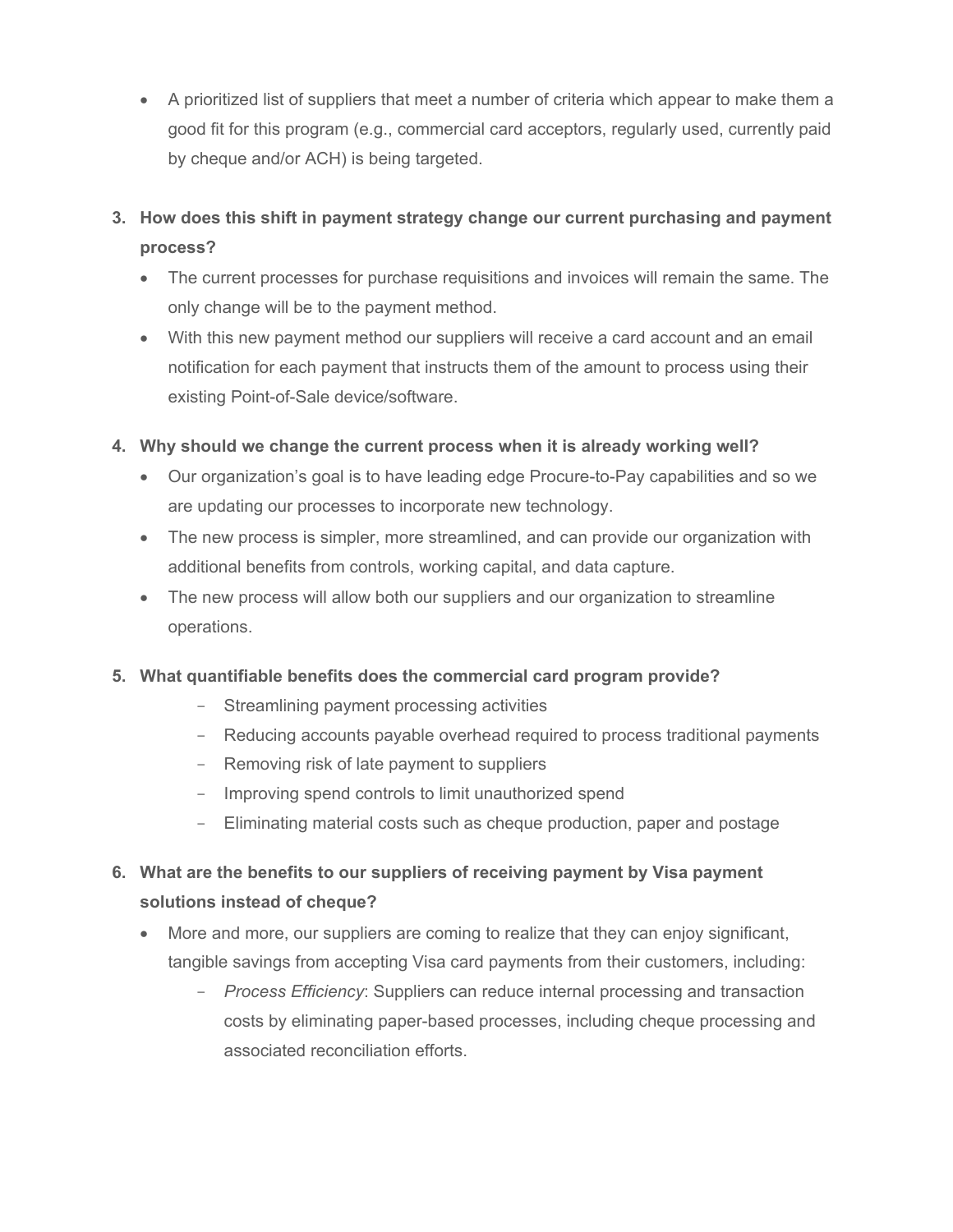- *Working Capital Management*: As an incentive, the University is agreeing to pay card accepting suppliers on approval of invoices, which may result in a significant acceleration of payment.
- **7. Are there any fees to our suppliers for receiving payment by Visa card payments instead of cheque?**
	- The standard processing fees administered by the supplier's acquiring bank will apply. We encourage suppliers to review their merchant acquirer agreement and discuss ways to achieve the most favorable rates with their acquirer.

#### **8. How do I communicate these changes to our staff?**

- Share documentation with them regarding the changes in our payment strategy, such as these frequently asked questions.
- Let them know that the new changes have the potential to have a positive impact on our organization from efficiency, spend visibility, supplier management, and working capital improvement and that their compliance and support are needed.
- Instruct them to contact  $vpa@uwinds$  can with questions or for assistance with enroling our suppliers.

#### **9. How can our employees encourage use of Visa payment solutions?**

 We need to communicate the benefits of Visa card payments to our employees and suppliers.

### *Supplier Management*

#### **10. Will I have to approach my suppliers regarding this initiative?**

- You will not be the primary person responsible for approaching suppliers. We have a team prepared to manage this activity.
- The organization asks for your support if suppliers come to you with questions.
- Please direct them to contact vpa@uwindsor.ca for questions and enrolment support.

#### **11. How should I communicate this change in payment strategy to my suppliers?**

 Communicate that accepting Visa Commercial Card payments is a valuable service that they can provide to our organization. We see this change as mutually beneficial and believe that the supplier can potentially gain cost savings from accepting Visa payments.